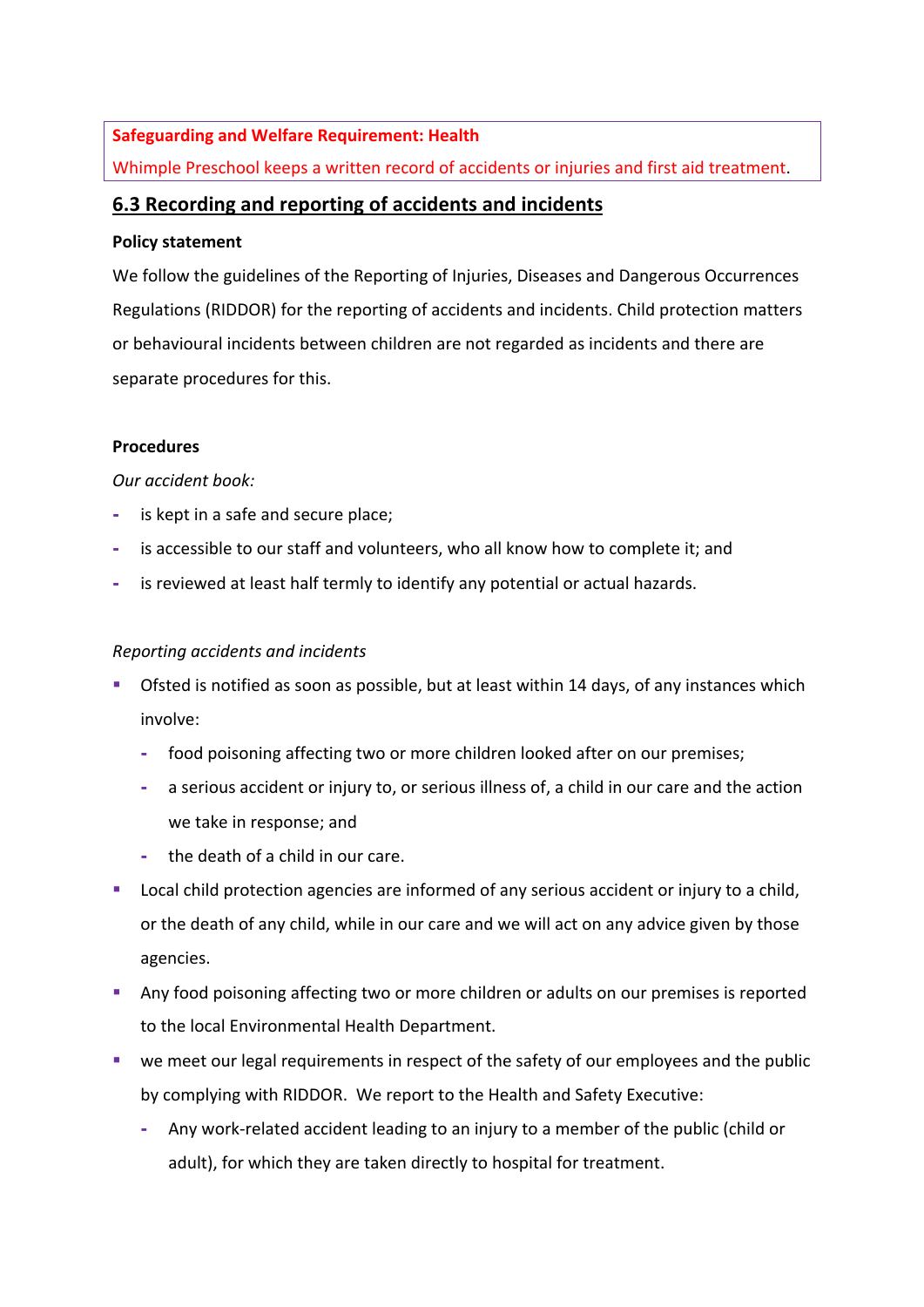- **-** Any work-related accident leading to a specified injury to one of our employees. Specified injuries include injuries such as fractured bones, the loss of consciousness due to a head injury, serious burns or amputations.
- **-** Any work-related accident leading to an injury to one of our employees which results in them being unable to work for seven consecutive days. All work-related injuries that lead to one of our employees being incapacitated for three or more days are recorded in our accident book.
- **-** When one of our employees suffers from a reportable occupational disease or illness.
- **-** Any death, of a child or adult, that occurs in connection with a work-related accident.
- **-** Any dangerous occurrences. This may be an event that causes injury or fatalities or an event that does not cause an accident, but could have done; such as a gas leak.
- **-** Information for reporting incidents to the Health and Safety Executive is provided in the Pre-school Learning Alliance's Accident Record publication. Any dangerous occurrence is recorded in our incident book (see below).

### *Incident book*

- We have ready access to telephone numbers for emergency services, including the local police.
- **EXTERGHTM** As we rent premises we ensure we have access to the person responsible and that there is a shared procedure for dealing with emergencies.
- We ensure that our staff and volunteers carry out all health and safety procedures to minimise risk and that they know what to do in an emergency.
- On discovery of an incident, we report it to the appropriate emergency services fire, police, ambulance – if those services are needed.
- If an incident occurs before any children arrive, our manager risk assesses this situation and decides if the premises are safe to receive children. Our manager may decide to offer a limited service or to close the setting.
- Where an incident occurs whilst the children are in our care and it is necessary to evacuate the premises/area, we follow the procedures in our Fire Safety and Emergency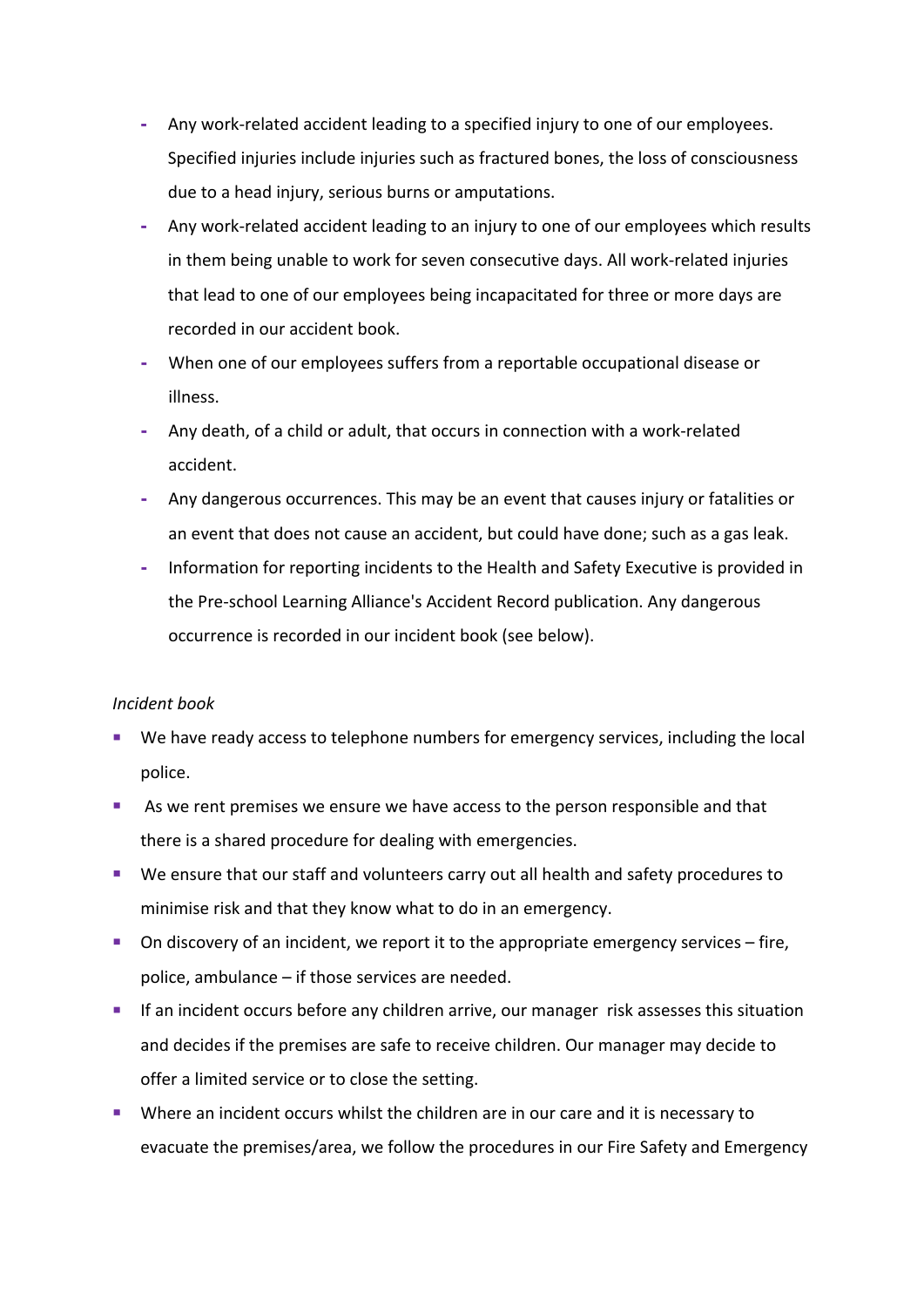Evacuation Policy or, when on an outing, the procedures identified in the risk assessment for the outing.

- If a crime may have been committed, we ask all adults witness to the incident make a witness statement including the date and time of the incident, what they saw or heard, what they did about it and their full name and signature.
- We keep an incident book for recording major incidents, including some of those that that are reportable to the Health and Safety Executive as above.
- These incidents include:
	- **-** a break in, burglary, or theft of personal our setting's property;
	- **-** an intruder gaining unauthorised access to our premises;
	- **-** a fire, flood, gas leak or electrical failure;
	- **-** an attack on an adult or child on our premises or nearby;
	- **-** any racist incident involving families or our staff on the setting's premises;
	- **-** a notifiable disease or illness, or an outbreak of food poisoning affecting two or more children looked after on our premises;
	- **-** the death of a child or adult; and
	- **-** a terrorist attack, or threat of one.
- In the incident book we record the date and time of the incident, nature of the event, who was affected, what was done about it or if it was reported to the police, and if so a crime number. Any follow up, or insurance claim made, is also recorded.
- In the unlikely event of a terrorist attack, we follow the advice of the emergency services with regard to evacuation, medical aid and contacting children's families. Our standard Fire Safety and Emergency Evacuation Policy will be followed [and our staff will take charge of their key children]. The incident is recorded when the threat is averted.
- **•** In the unlikely event of a child dying on our premises, the emergency services are called and the advice of these services are followed.
- The incident book is not for recording issues of concern involving a child. This is recorded in the child's own file.